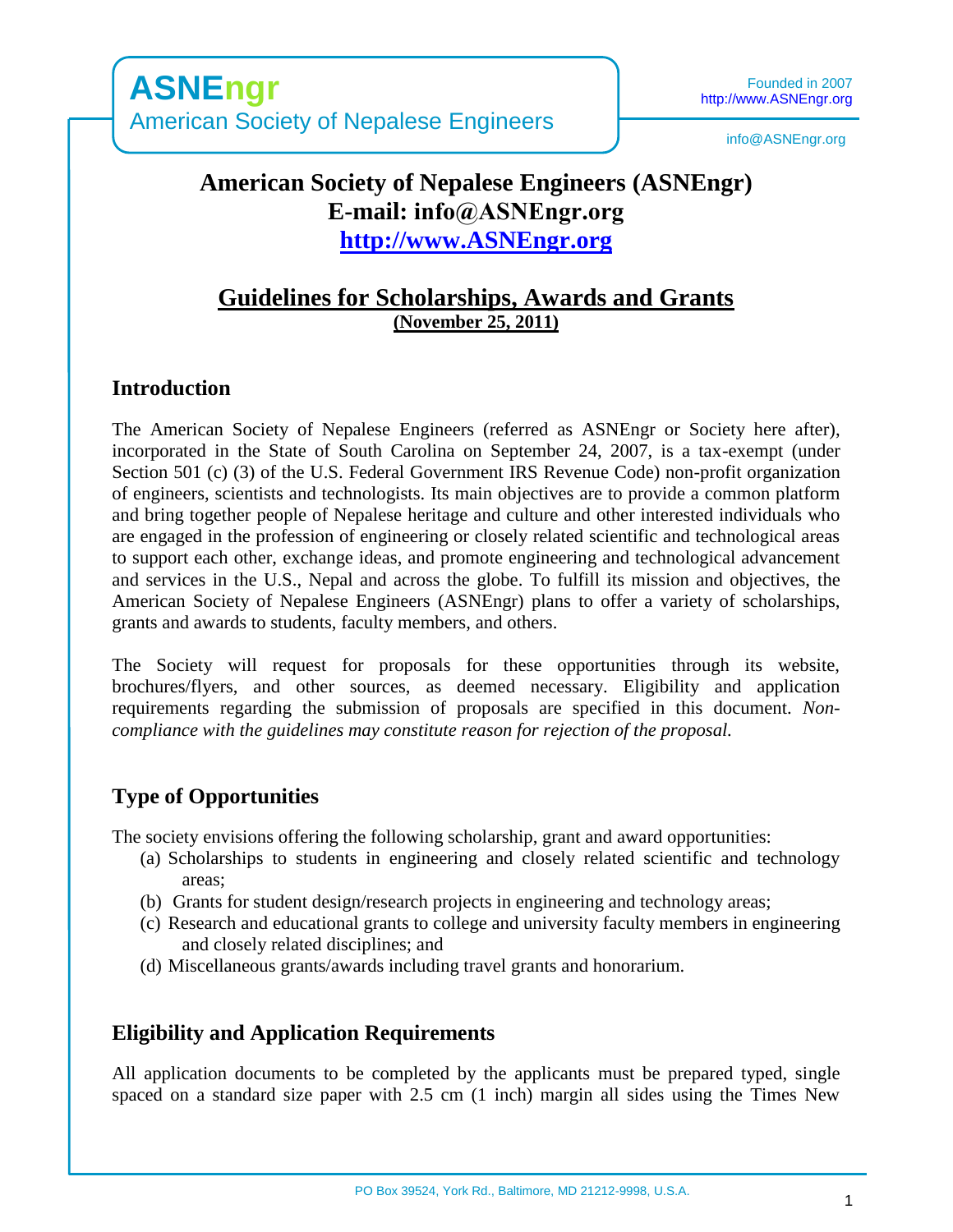Roman font style with 12-point font size, unless otherwise explicitly mentioned in the description below.

## **I) Scholarships**

- An applicant must be a student enrolled full-time in an accredited engineering/science college or university.
- The applicant must be an individual of Nepalese origin/descent/heritage and is required to furnish proper document(s) toshow that he/she meets this eligibility criterion. The applicant must demonstrate academic merit/achievement, including grades, rank in class, awards and recognitions, if any, and present high school and/or college level transcripts.
- Students both at the undergraduate as well as graduate levels are eligible to apply for this opportunity.
- The primary emphasis will be on the potential for the scholarly merit of the applicant. However, additional consideration may be given for significant need for scholarship support to enhance applicant's engineering/scientific/technical education. The applicant must explain and present supporting facts for such consideration.
- The applicant must submit a brief essay, maximum of two (2) single-spaced pages, describing why he/she is seeking the scholarship.
- The applicant must submit a brief statement of one to three single-spaced pages outlining his/her educational and career goals as well as professional aspirations. The applicant should also indicate area(s) of study she/he is considering making her/his career.
- The applicant must submit letters of reference from two faculty members.
- The applicant must submit a one-(1) page current CV (curriculum vitae) in a standard format typed with no less than 10-point font size.
- The applicant must submit the high school/college transcripts.

## **II) Grant for Student Design/Research Project**

- The design/research project can be at the undergraduate or graduate level. Preference shall be given to proposals submitted for the Bachelor's Senior Year Design projects.
- The bachelors' degree design projects must be performed collaboratively in a team of two or more individuals. The project must be carried under the supervision of a fulltime faculty advisor.
- Application must be submitted by the team, not by one member of the team. At least 50% of the team members must be individuals of Nepalese origin/descent/heritage. Applicants must furnish proper document(s) to show that he/she belongs to the Nepalese origin/heritage.
- All team members must be enrolled full-time in an accredited engineering/science college or university.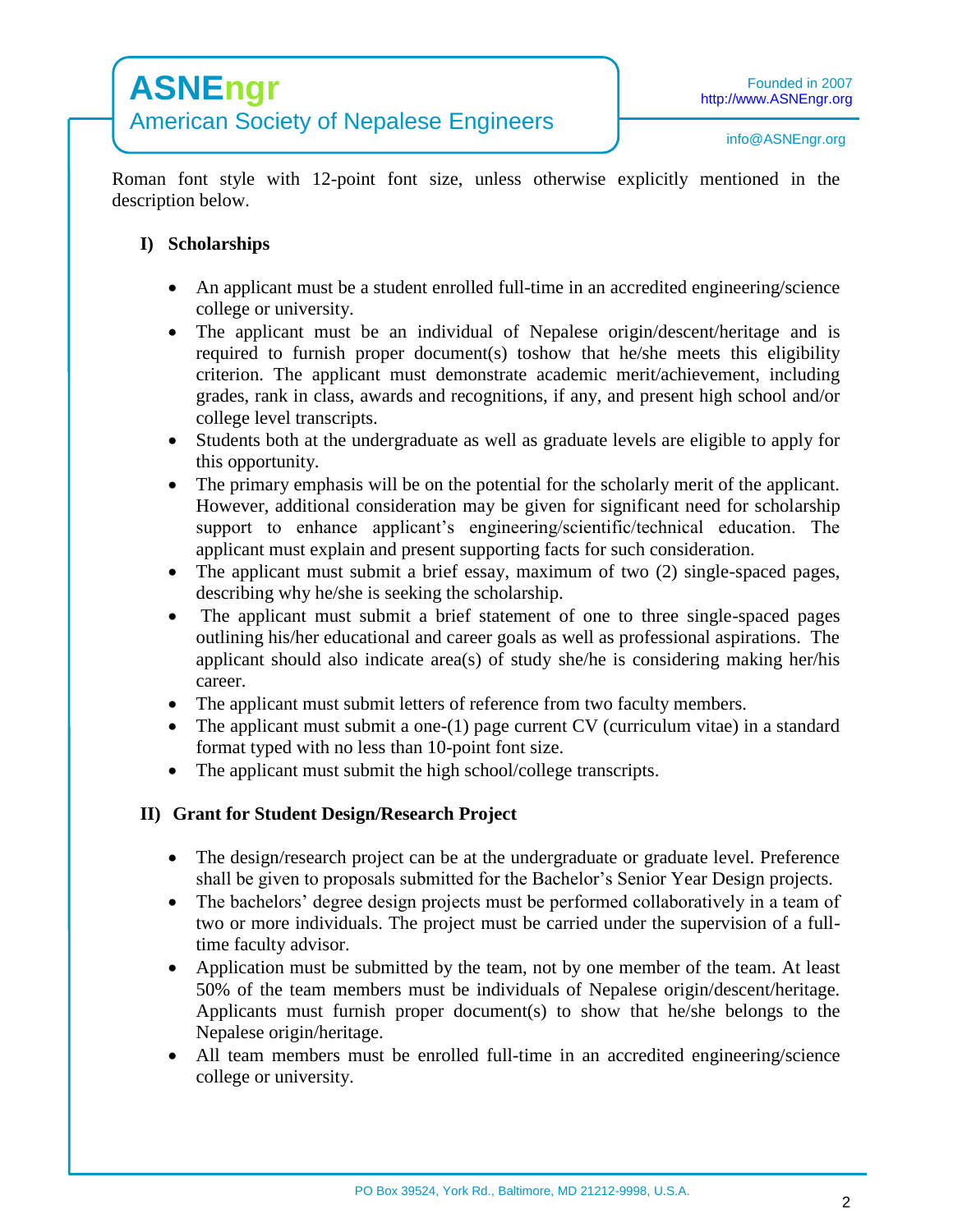# **ASNEngr** American Society of Nepalese Engineers

- All team members must demonstrate academic merit/achievement, including grade and rank in class.
- The team must submit a description of the proposed project not exceeding five (5) single-spaced pages. The proposal should describe why the team seeks the grant and how it intends to contribute to the benefit of the society and/or the engineering/ scientific advancement in Nepal. The proposal should address the following issues:
	- o A clear description of the proposed work to be performed.
	- o Statement should describe problem that the project will attempt to address.
	- o Description of the significance and relevance of the project.
	- o How does this project support or contribute to enhance professional ability?
	- o How feasible is the proposed project?
	- o Describe the methodology and approach.
	- o Describe the technological innovation of the proposed work.
	- o Describe the expected outcome of the project.
	- o Describe applicants' previous research experience and background, if any.
	- o A detailed and realistic budget and a clear justification of expenditures.
- Team members must describe briefly what makes them qualified to conduct the proposed project.
- Each team member must submit his/her academic merit/achievement (awards and recognitions, if any), including high school and college transcripts.
- The team must submit letters of reference from at least 2 faculty members, one of whom must be the faculty advisor for the proposed project.
- The proposal must demonstrate/justify the financial need.
- Each team member must submit his/her current one-page CV (curriculum vitae) in a standard format typed with no less than 10-point font size.
- The society may also offer its topics to offer grant for the projects.

*Note: If the funding request is for a design/research project by a graduate student, all of the above-mentioned materials must be submitted, as applicable, by the individual applicant.* 

### **III) Research and Educational Grants:**

### **(a) Faculty Research and Educational Grants**

- An applicant must be a full time faculty in engineering or closely related scientific areas. Preference will be given to those from colleges/universities in Nepal or North America.
- He or she must be an individual of Nepalese origin/descent/heritage and have significant interest in enhancing the engineering/scientific and technical research and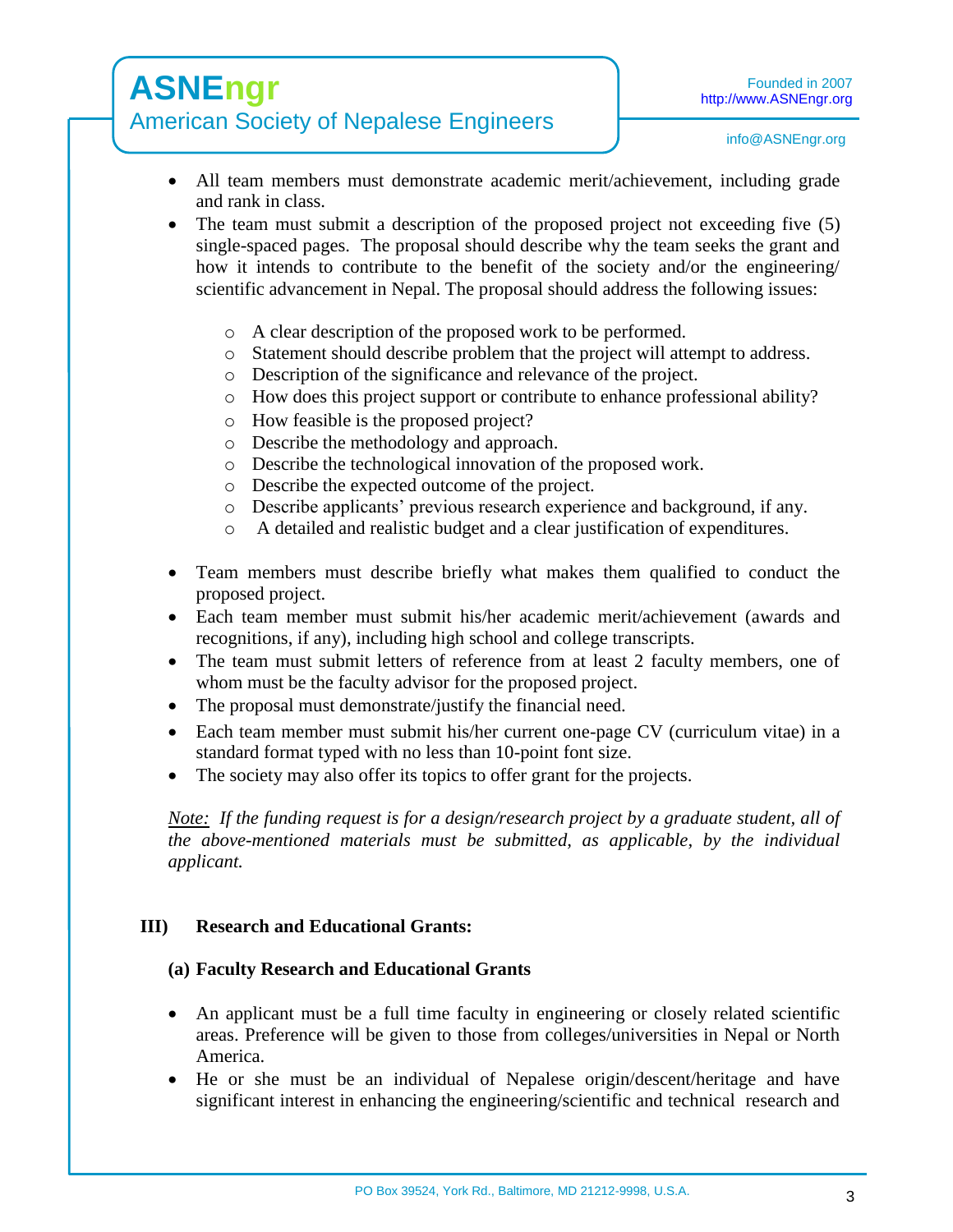# **ASNEngr** American Society of Nepalese Engineers

education. The applicant must furnish proper document(s) to show that he/she belongs to the Nepalese origin/heritage.

- The research grant is intended to funding new or supplement existing project that is designed to lead to a publication in an engineering/scientific journal and/or a conference publication/presentation at recognized national and international conferences.
- The applicant must demonstrate that he/she is qualified to conduct a program of original research.
- The applicant must have access to institutional resources necessary to conduct the proposed research project.
- Application must be submitted through an eligible institution, normally his/her own institution.
- An applicant must submit a research proposal not exceeding ten (10) single-spaced pages as described below.
	- o Statement of Need**:** State a clear and concise description of the need for the problem to be solved and area to be addressed. Provide enough details to clearly state the needs and expectations.
	- o Objectives of the Research: Describe the technical objectives on which the research team is expected to focus. The goals of the research should be clearly identified.
	- o Background and Significance of Work: A brief summary of preliminary literature findings and additional information that demonstrates the project is not a duplication of other ongoing or completed work. The proposal should provide enough detail to adequately document the state of the current practice.
	- o Methodology/Approach: Research methodology including tools and application shall be described in sufficient detail to permit evaluation of the probability of success in achieving the objectives.
	- o Expected Benefits: Describe the summary of the benefits anticipated from the research findings.
	- o Work Plan: The work plan shall completely detail the progression of the research. It should describe how the study will be structured to meet each objective. To the extent possible, it should identify time schedules and describe how the activities will be carried out.
	- o Facilities: Provide a description or list of the general facilities at the researcher's disposal that are necessary to conduct the work.
	- o Qualifications of Research Applicant/Team: A brief description of the applicant's academic, industrial, professional, and/or research experiences on closely related, problem area of the project.
	- $\circ$  Include a two (2) page resume/curriculum vitae of each faculty member involved in an appendix (This does not count toward the page limit for the proposal. The CV should be prepared in the standard format typed with no less than 10-point font size.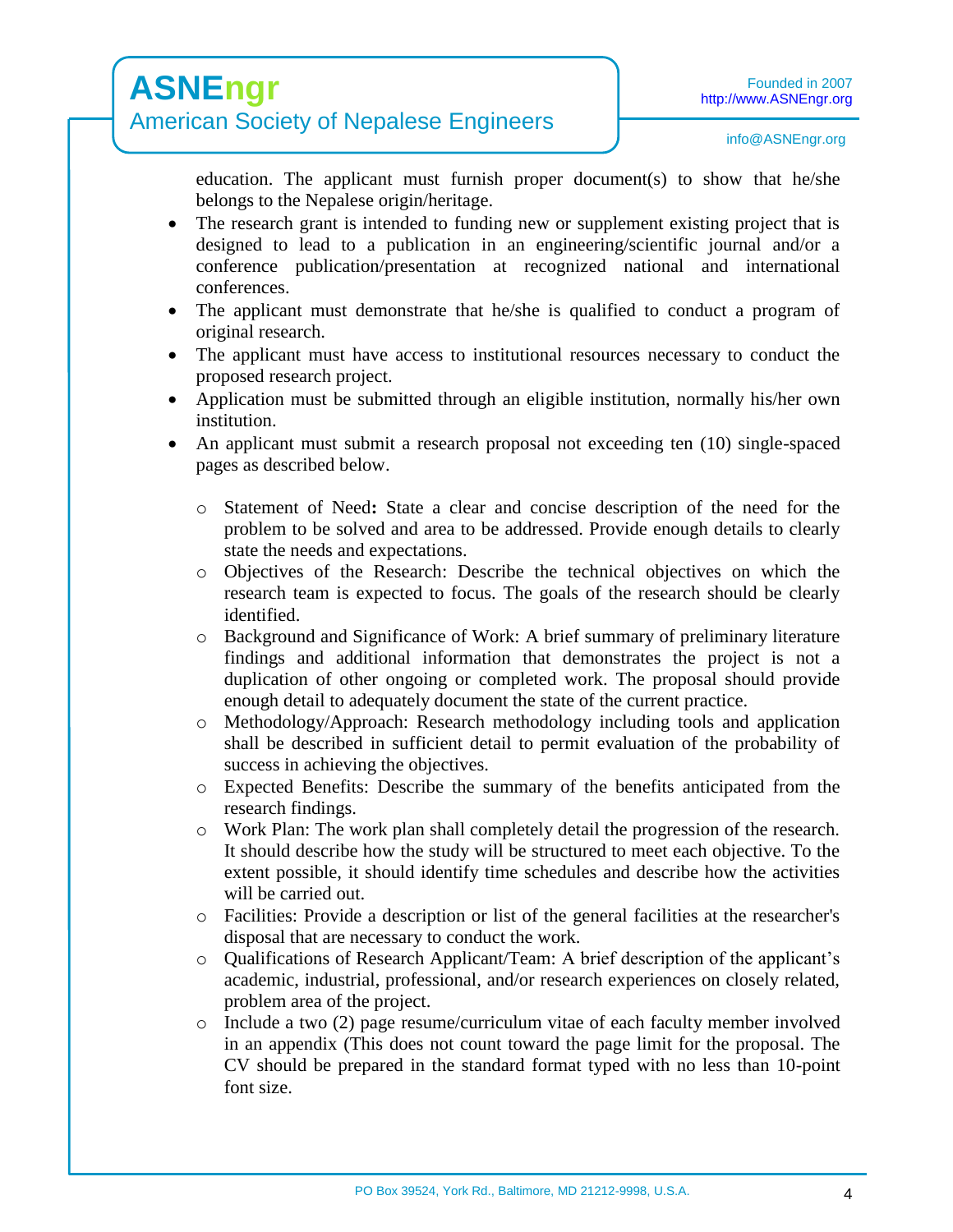# **ASNEngr**

- American Society of Nepalese Engineers
	- o The applicant is strongly encouraged to engage at least one full-time enrolled student in the conduct of the proposed research.
	- o Collaborative proposals are highly encouraged, especially between faculty members in the U.S. and Nepal.
	- The proposal must include a letter of consent from the applicant's institution. The proposal duration can be 1 or 2 years.
	- The grant recipients must submit a three-page progress report every 6 months, and a final report not exceeding 10 pages, upon the completion of the project.

# **(b) Other Professional Development and Workshop Grants**

These grants are offered to the engineers, scientists or technologists to conduct workshops or training sessions directly benefitting the Nepalese engineering, scientific communities in Nepal, the U.S., or beyond.

- An applicant must be the Society member in good standing.
- He or she must be an individual of Nepalese origin/descent/heritage and have significant interest in enhancing the engineering/scientific and technical education. The applicant must furnish proper document(s) to show that he/she belongs to the Nepalese origin/heritage.
- The proposed project must be designed to lead to a training or workshop of significant benefit to the Society's members across the globe.
- The applicant must demonstrate that he/she is qualified to conduct the training or workshop.
- The applicant must have access to resources necessary to conduct the proposed project.
- The applicant must submit a proposal for the intended activities not exceeding 10 single-spaced pages as described below:
- $\bullet$
- o Statement of Need**:** State a clear and concise description of the need for conducting workshops or training sessions and how it is going to benefit the community.
- o Background and Significance of Work: A brief summary of preliminary literature findings and additional information that demonstrates the project is not a duplication of other ongoing or completed work. The proposal should provide enough detail to adequately document the state of the current practice.
- o Methodology/Approach: Methodology including tools and application shall be described in sufficient detail to permit evaluation of the probability of success in achieving the objectives.
- o Expected Benefits: Describe the summary of the benefits anticipated from this workshop or training sessions.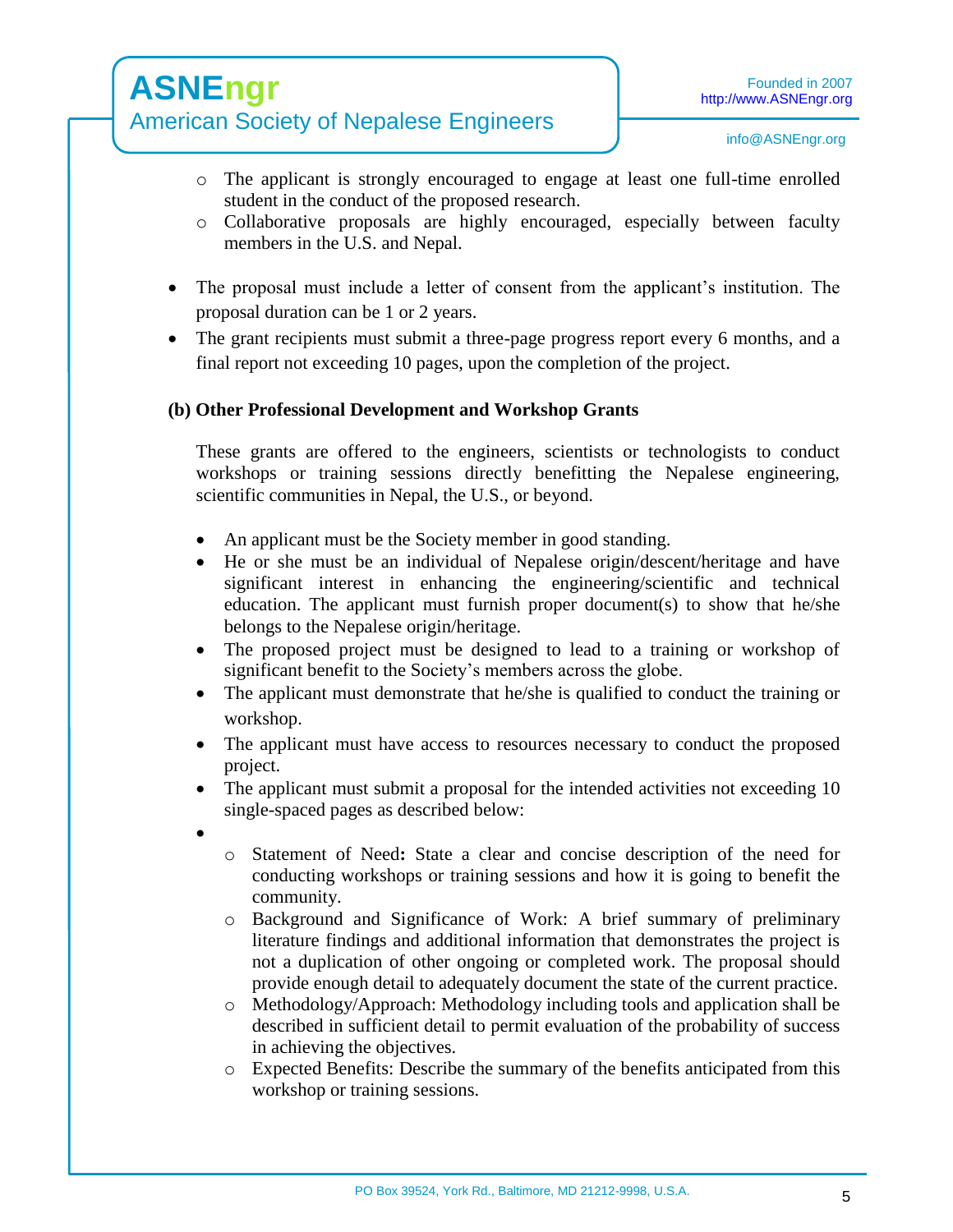# American Society of Nepalese Engineers

info@ASNEngr.org

- o Facilities: Provide a description or list of the general facilities that are necessary to conduct the work.
- o Qualifications of Applicant/Team: A brief description of the applicant's academic, industrial, professional, and/or research experiences on closely related, problem area of the project.
- o Include a (2) two page resume/curriculum vitae of each principal and coprincipal investigator involved in an appendix. (The CV does not count toward the page limit for the proposal. The CV should be prepared in the standard format typed with no less than 10-point font size).

## **IV) Miscellaneous Awards**

Miscellaneous awards shall primarily consist of travel grants to Nepalese students presenting research papers at engineering or technical conferences, individuals invited to deliver keynote speech at the Society's Annual Conference/ Workshop, individuals invited to receive special recognition by the Society for their exceptional achievements, and others as determined by the ASNEngr Executive Committee.

The general requirements for these awards shall be as follows:

## **(a) Travel Grants to Students:**

- An applicant must be enrolled full-time in an accredited engineering/science college or university.
- The applicant must be an individual of Nepalese origin/descent/heritage and is required to furnish proper document(s) to show that he/she meets this eligibility criterion.
- He/she must have been approved for presenting an engineering or scientific paper at an engineering or scientific conference. A copy of the approved abstract/paper and an evidence of the approval of the abstract/paper for presentation must be attached with the application.
- The applicant must submit a brief statement not exceeding two (2) single-spaced pages of his or her educational and career goals as well as professional aspirations. The applicant should also indicate in which area(s) of study she/he is considering making her/his career.
- The applicant must submit a letter of reference from his/her faculty advisor.
- The applicant must demonstrate the financial need.
- A budget for the total expenses for attending the conference must be submitted.
- The applicant must explain how she/he will meet other expenses.
- The applicant must submit resume/curriculum vitae not exceeding two pages.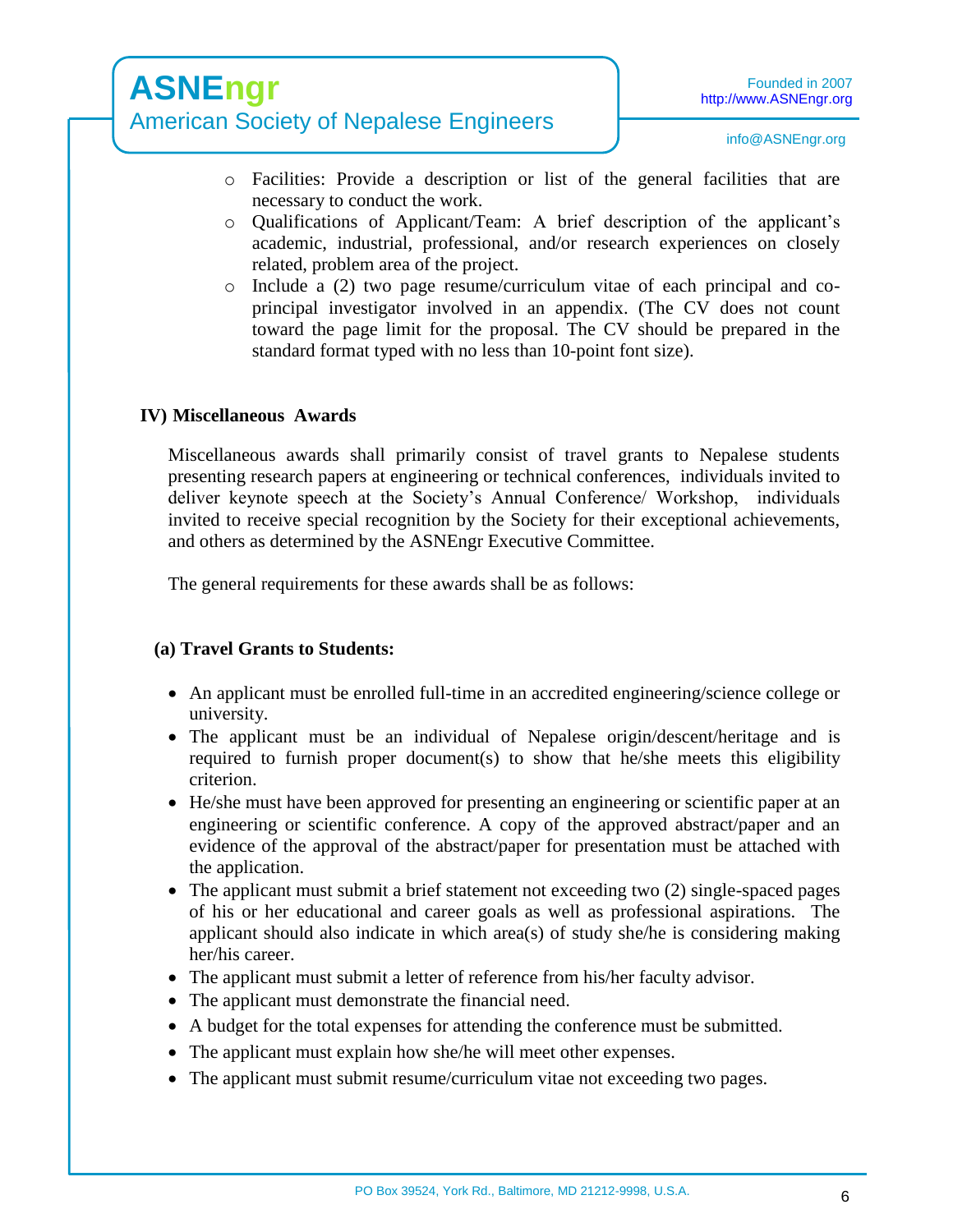### **(b) Honorarium/Awards and Other Travel Grants:**

- Honorarium or travel grants may be awarded to individuals who are invited to deliver keynote lecture at the Society's Annual Conference/ Workshop, or to receive recognitions by the Society for their exceptional achievements or contributions.
- By a majority vote, the ASNEngr Executive Committee shall decide whether to award the honorarium or travel grant to an individual as well as the amount of the award.
- Members of ASNEngr shall also be eligible to receive such travel grant or honorarium, if they are selected for delivering keynote lecture at the Society's Annual Conference and other conference of national and international stature.
- The individual need not be of Nepalese origin/descent/heritage.

## **When, how and where to submit**

The awards, grants and scholarship program announcement along with the deadline for submission of the application shall be posted on the Society's website (www.ASNEngr.org). The committee with consultation with ASNEngr Executive committee will also directly approach viable engineering college in Nepal for awarding scholarship. The stated deadline shall be strictly observed. No late application/proposal shall be accepted and no exceptions shall be considered.

All the applications must be submitted electronically to the Chair of the ASNEngr Awards, Grants and Scholarship Committee via e-mail [awardschairasneng](mailto:info@asnengr.com)r@gmail.com

# **Limitations**

- The grants program is not intended to provide any form of educational loan.
- Grants will not be awarded for course development, publication costs, or travel that is not directly associated with the scholarly activities.
- No overhead or processing fee should be charged to any society grant and scholarship award.
- The amount of each award will be limited to the funds available and/or donations received.

# **Awards, Grants and Scholarships Committee**

The Awards, Grants and Scholarships (AGS) Committee of the Society consists of a Chair, a Vice Chair, a Secretary, and three (3) to five (5) additional members ( or more if the Committee